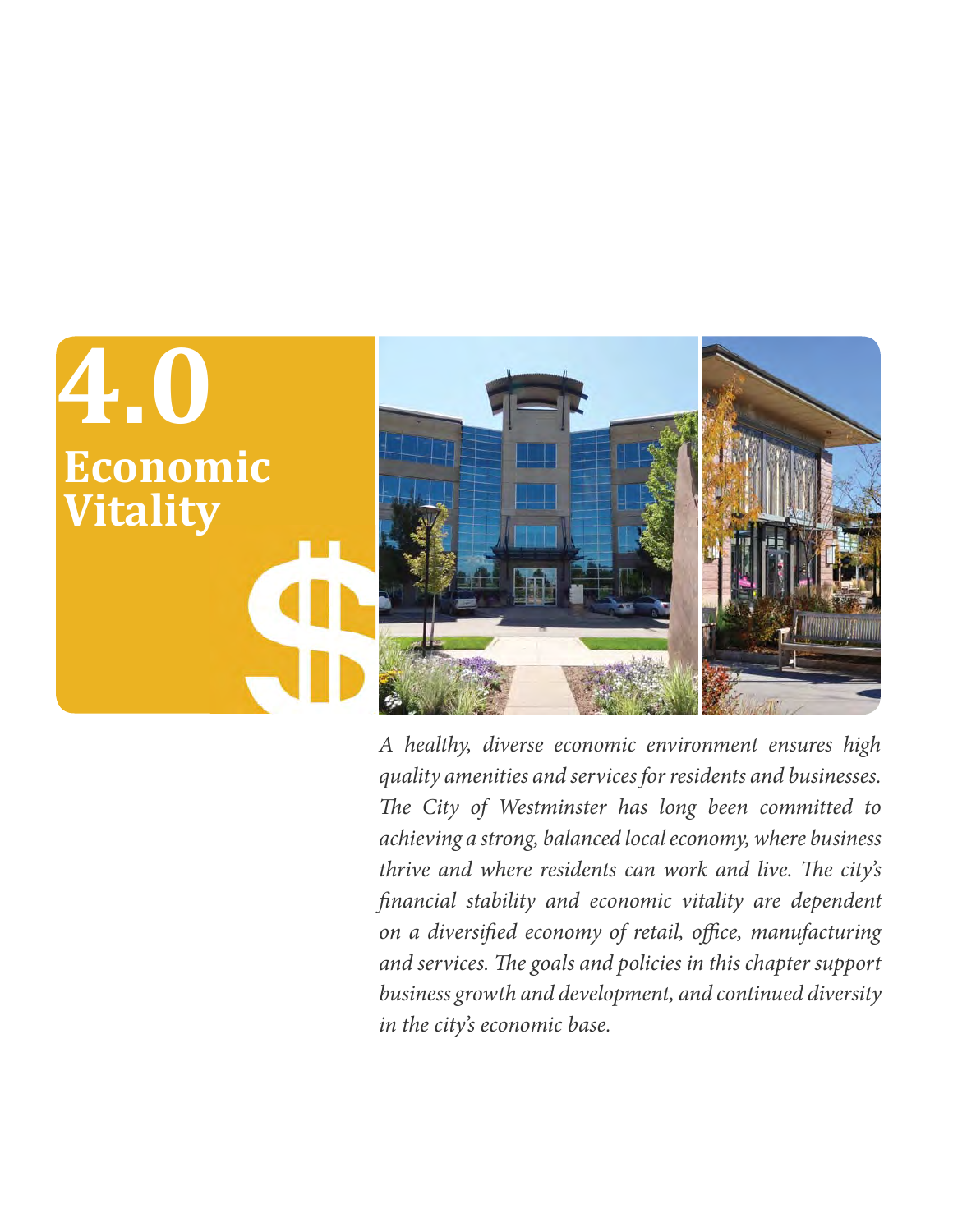







*The city will continue to foster an environment that attracts a wide range of businesses and uses, from local businesses and start-ups to national retailers and headquarters.*

#### **Overview**

The intent of the city's economic development strategy is to strengthen and grow the city's employment base, support retail business in the city and foster redevelopment. The Comprehensive Plan supports a full range of business growth opportunities within the city from inception to expansive headquarter operations. The city provides a healthy environment for business development—and the amenity structure, range of housing types and services to foster the full business life cycle, nurturing business to grow in place within Westminster. Fostering land uses and development that will complement the city's rich economic base will be a key focus as the city continues to grow.

## **4.1 ECONOMIC BASE**

## **Growth of the Economic Base**

Since 1999, the city has experienced a significant amount of growth, despite the 2008 recession. The city's strongest growth has been in office uses in sectors such as aerospace, telecommunications, computer software and support and health care. Over this period, the city's share of the Denver metro area office market has climbed from 1.5 percent in 1999 to 2.2 percent in 2012. Retail and hotel uses also grew significantly during this time period. As shown in Table 4-1, Westminster's current employment base is comprised of a diverse range of industry sectors.

The city's current economic base indicates that the city has grown in employment diversity. Health care, education and human services businesses have grown significantly in the past 20 years. Significant employment growth was also achieved in the professional, technical and information services as well as light manufacturing, managerial and administrative services. As the city continues to grow, diversification in the employment base will continue to be pursued.

#### **Future Growth**

Projected employment growth in Westminster will allow the city's economic base to further meet the needs of the community, offering higher-paying jobs in growing industries, or "primary employment". Primary employers, who offer these higher-paying jobs, are typically in the professional office, manufacturing and business service sectors. Primary employment is desired throughout the city, though efforts will be focused on capturing growth forecasted for the US 36 and I-25 corridors.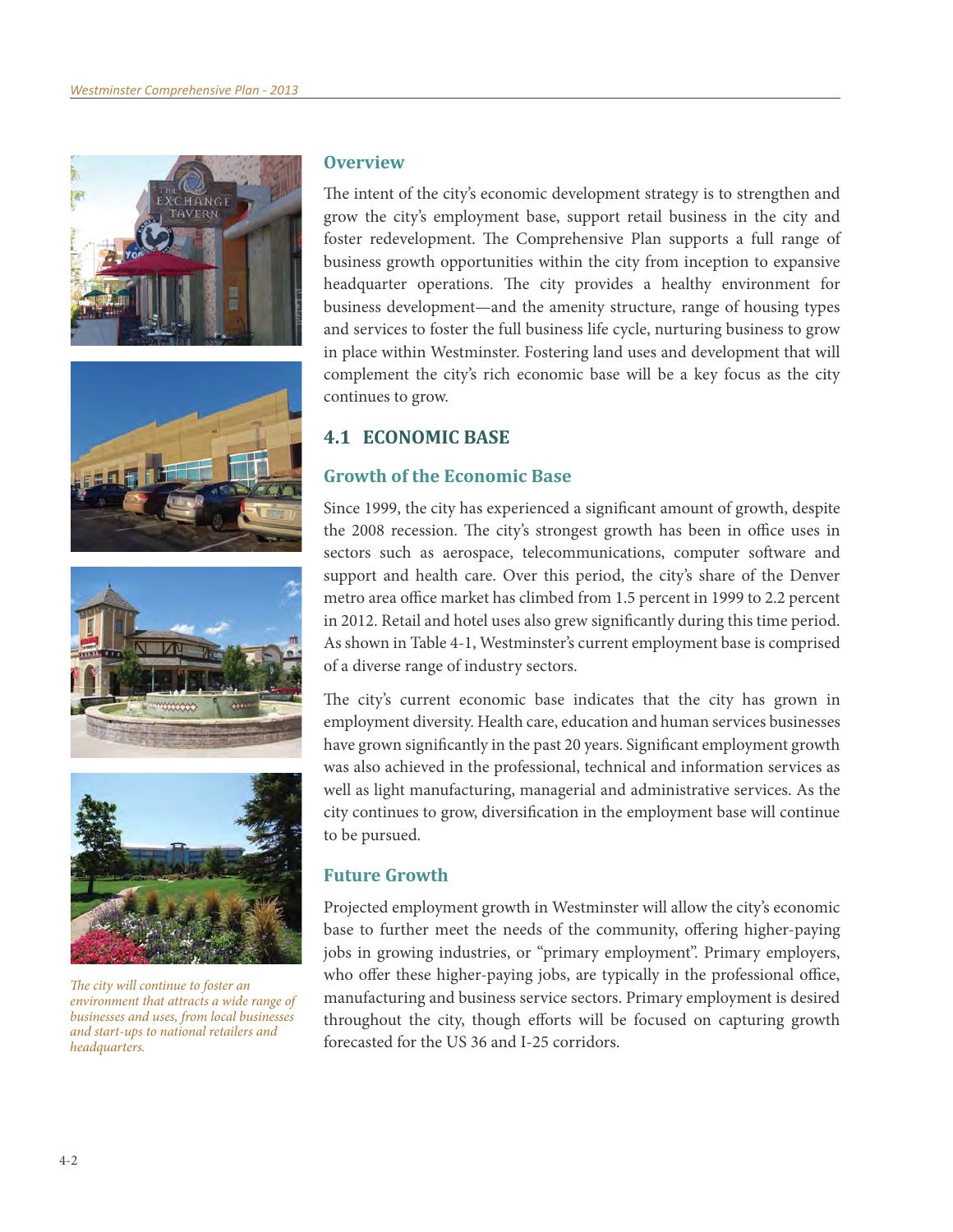Employment growth will be stimulated by growth both in the city and the overall region. The city has the opportunity to capture a significant amount of growth in the regional economy, particularly along the US 36 corridor. The US 36 corridor has over the past 13 years captured 14 percent of the Denver metro area's office market growth. It is projected that this corridor will capture 15 to 18 percent of new office growth in the metro area over the next 20 years, depending on the rate of employment growth in the region.<sup>1</sup> With its strategic location along the corridor, Westminster has the opportunity to capture a significant portion of this demand, assuming ample entitled office land is provided within the US 36 corridor in the city. There will also be opportunity to capture office development along the I-25 corridor, taking advantage of growth to the north with the expansion of medical office and hospital uses, as well as planned research and science uses.

Demand for hotel, retail and service industries will also rise to support both additional population and employment growth in the city, complementing this potential growth in employment. Employment growth will also support development in the flex and light industrial use categories, particularly since several areas in the city will be preserved for these types of uses.

| Table 4-1: Comparison of Denver Metro and Westminster<br><b>Employment Composition</b> |                     |             |  |
|----------------------------------------------------------------------------------------|---------------------|-------------|--|
| <b>Metro Industry Title</b>                                                            | <b>Denver Metro</b> | Westminster |  |
| Mining and agriculture                                                                 | 0.9%                | 0.2%        |  |
| Construction and utilities                                                             | 5.0%                | 2.5%        |  |
| Manufacturing                                                                          | 5.8%                | 6.1%        |  |
| Wholesale trade and transportation                                                     | 8.1%                | 5.0%        |  |
| Retail trade                                                                           | 10.2%               | 17.8%       |  |
| Professional, technical and information<br>services                                    | 13.2%               | 11.4%       |  |
| Finance, insurance and real estate                                                     | 7.0%                | 7.3%        |  |
| Managerial and administrative services                                                 | 8.9%                | 9.9%        |  |
| Health care, education and human services                                              | 12.4%               | 18.0%       |  |
| Accommodations, food services and<br>entertainment                                     | 10.8%               | 15.3%       |  |
| Other services, except public administration                                           | 3.1%                | 2.5%        |  |
| Public administration                                                                  | 14.7%               | 4.0%        |  |
| <b>Total Employment</b>                                                                | 100.0%              | 100.0%      |  |
|                                                                                        |                     |             |  |

Source: Colorado Department of Labor and Employment, Labor Market Information, *Quarterly Census of Employment and Wages*

1 Citywide Economic Market Assessment, City of Westminster, BLLE, 2013.





*Office uses will be incorporated into larger campus developments, like Westmoor Corporate Park and Church Ranch Corporate Center as well as in mixed-commercial developments and urban settings like the future downtown Westminster.*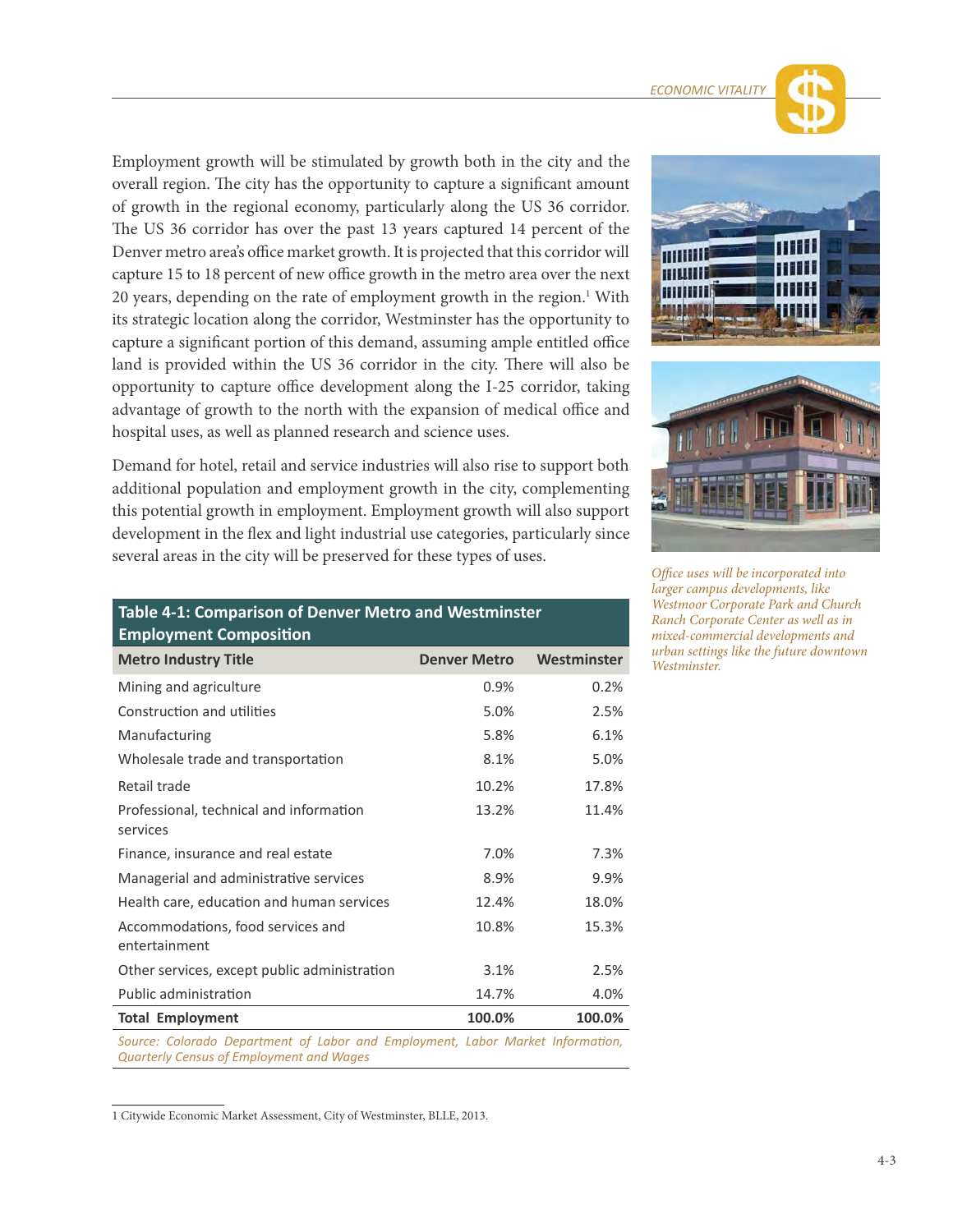







*Growth in Westminster's economy is envisioned to include a wide range of businesses that establish a synergistic and supportive mix of uses.*

### **4.2 ECONOMIC DEVELOPMENT STRATEGY**

The city established the Economic Development Office in 1991, with the mission to create and maintain a vital and sustainable economy through attracting, retaining and expanding business, promoting the city and preparing for the future business development needs of the city. Since 1991, the city's economic development efforts have specifically focused on diversification and growth in the retail sector, while also emphasizing growth in primary employment sectors. Table 4-2 shows the impact the city's efforts have had on key economic growth indicators.

| Table 4-2: Economic Growth Indicators Between 1991 and 2012 |                |                |          |  |
|-------------------------------------------------------------|----------------|----------------|----------|--|
|                                                             | 1991           | 2012           | % Change |  |
| Number of Businesses                                        | 992            | 2,775          | 64%      |  |
| Retail                                                      | 3,186,309 s.f. | 7,269,504 s.f. | 128%     |  |
| Office & Light Industrial                                   | 3,949,118 s.f. | 7,779,294 s.f. | 97%      |  |
| Median Household Income                                     | \$46,161       | \$72,740       | 58%      |  |
| Source: City of Westminster, 2012                           |                |                |          |  |

As a result of the city's significant economic growth over the past decade, the city has a strong base for continued growth. This base includes several major office developments in the city, including Westmoor Technology Park, Church Ranch Corporate Center, Circle Point and Northridge at Park Centre. Additionally, major retail centers like the Shops at Walnut Creek, Westminster Promenade and Orchard Town Center provide significant revenue for the city, with additional opportunities still remaining in redevelopment areas like downtown Westminster.

## **Economic Development Strategy**

The city's economic development strategy will continue to focus on maintaining a vital, diverse and sustainable economy. A range of professional office and headquarters, manufacturing and light industrial uses will continue to be pursued and nurtured, as this diversity has served the city well through economic fluctuations over the past 20 years. Diversity of the service and retail sectors will also continue to be a focus in order to maintain a healthy tax base for the city. This will include infill and redevelopment of older shopping centers and attracting hotels to key locations. Likewise, the city will continue to focus efforts on capturing and growing industries over the next 20 years that will expand the city's primary employment base. With the city's unique business environment based on its many local, homegrown businesses, efforts will also continue to focus on nurturing the city's smaller businesses.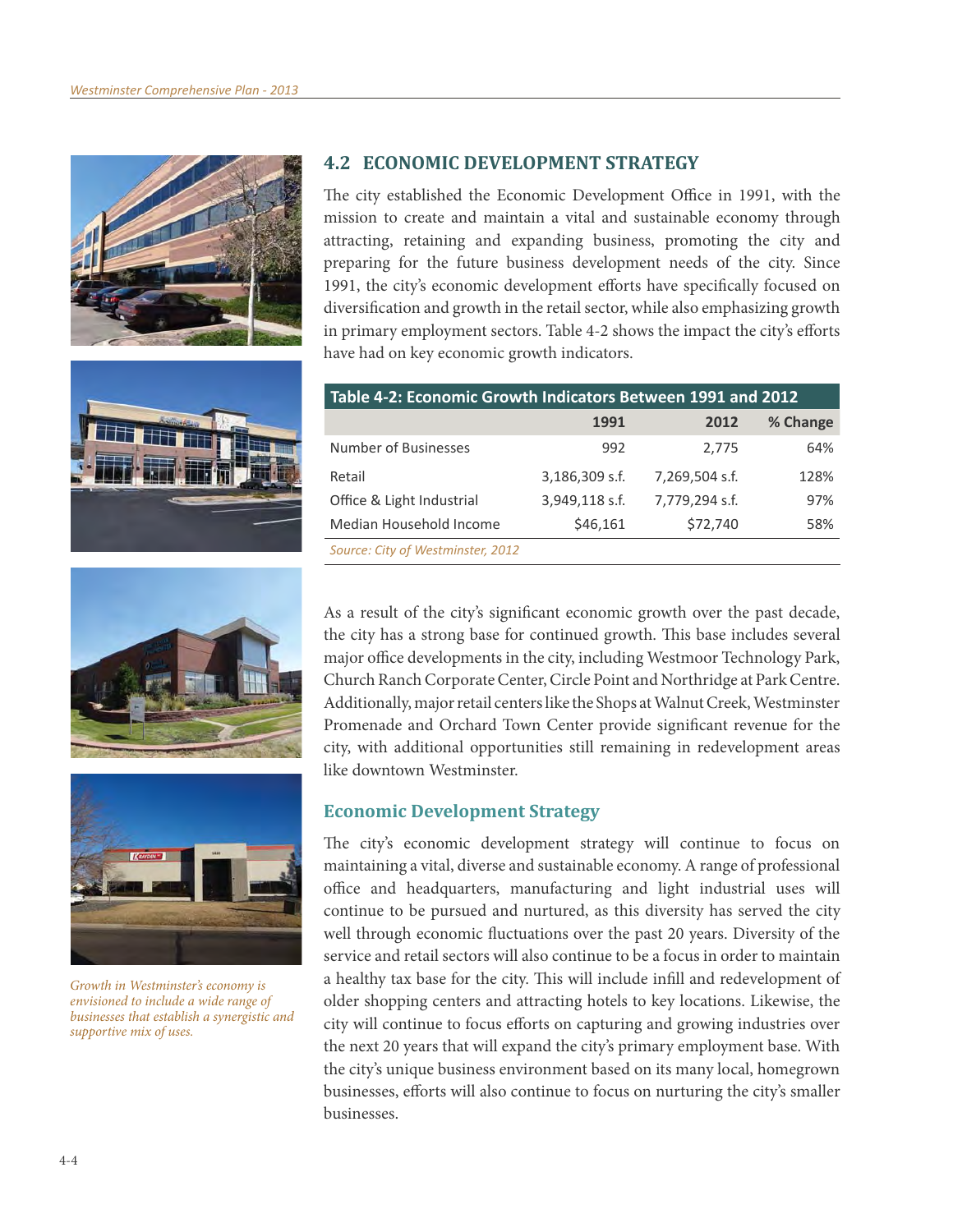## **Redevelopment Strategy**

As described in Chapter 2: Land Use, seven Urban Renewal Areas have been established by the City of Westminster and implemented by the Westminster Economic Development Authority, which oversees redevelopment within the city. These areas are shown in Figure 2-3. Several of these areas, in particular, will have a strong economic development emphasis, as described below:

- t *The South Westminster Urban Renewal District* will be impacted by the Westminster Station Area and related transit-oriented development. The focus in this area will be on establishing highly visible development that supports and attracts businesses, strengthens the city's retail base and fosters mixed-use, high-intensity development. Efforts will also focus on the retention of existing employers within the city as new development occurs.
- The Westminster Center Urban Renewal District is on track to be the city's new downtown. The economic strategy in this area will focus on establishing highly visible development that supports and attracts primary employment, strengthens the city's retail base and fosters mixeduse high-intensity development.
- t *The Westminster Center East Urban Renewal District*, east of US 36, will have a focus on filling of vacant retail and commercial space. Much of the existing office space in this area is in need of modernization.
- t *The Mandalay Urban Renewal District* mostly encompasses the Shops at Walnut Creek retail center. This area is vibrant and when rail is extended to the site, will have potential for office development with direct access to the new rail station.
- The North Huron Urban Renewal District includes the Orchard Town Center as well as the St. Anthony's North Medical Campus. The planned construction of Orchard Parkway between 144th and 136th avenues will open the area up for high-intensity employment uses. Pursuit of primary employment in this area is a priority.
- t *The South Sheridan Urban Renewal District* will facilitate preservation of Shoenberg Farm while also reinvigorating the Hidden Lake Shopping Center. A focus on art-related or creative businesses that will be an impetus for further similar development as well as retail, office and restaurant uses will be encouraged.

In addition to these specific urban renewal areas, there are other areas of the city which need to be given redevelopment consideration. Areas along the Wadsworth Corridor, the area around the current St. Anthony North Hospital, and the former AT&T manufacturing facility are a few locations prime for redevelopment and possible alternative land uses.





*Redevelopment in the city will occur incrementally, with both large-scale planning and infrastructure efforts as well as more focused streetscape improvements or infill development.*